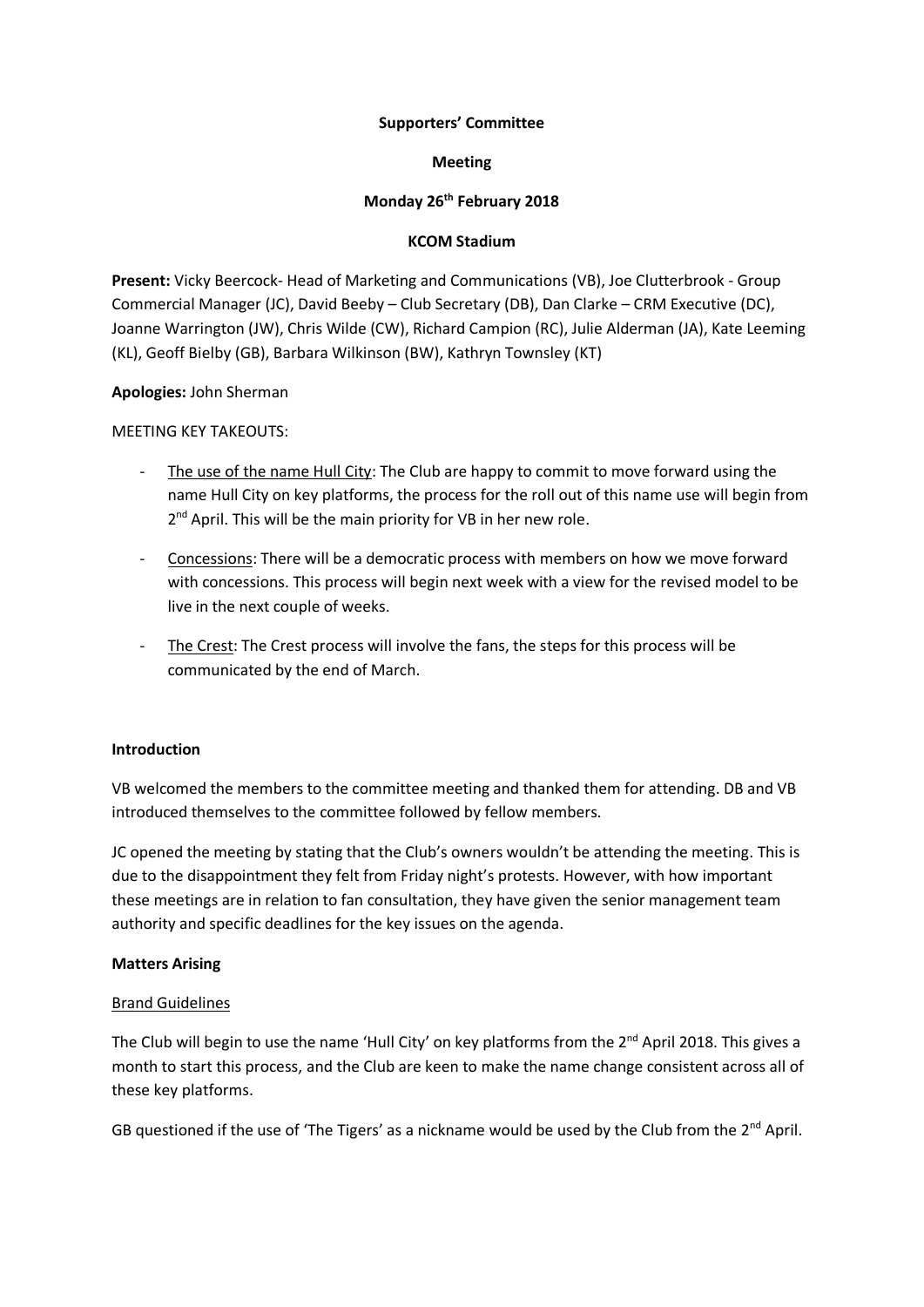*VB stated that obviously it is a key part of the brand which she is working on and it is part of understanding what is most suitable for different properties of the brand. There are numerous channels in the Club estate, naturally 'The Tigers' potentially lends itself to being a more conversational term however this will be reviewed depending suitability for the different channels i.e. from corporate business stationary, to the shop, not just social media etc have to be considered. The Club is looking at how best to involve this in relation to all platforms. It's premature to answer exactly how 'The Tigers' will sit in the Club branding and that it is work which the Club is currently working on internally.*

GB indicated that it would be key that there is a positive commitment by the Club to work with all the supporters and groups in how the Club communicates its brand. He also suggests if the use of Hull City on key platforms, could be moved forward two days to coincide with the Aston Villa fixture on the 31st March.

*VB stated that the Club would take that recommendation on board as feedback however with the amount of properties which the Club produces for each game it may not be possible to roll the change out consistently for that exact fixture.*

# Concessionary Pricing

The Club will conduct a democratic process on this, with a vote taking place next week (week commencing: 5<sup>th</sup> March 2018) for Members to have their say in relation to how they want the Club to go forward with concessionary pricing. With the view for the decision to come into force as soon as possible.

KT queried what the question would be for this vote, is it a simple yes/no vote on the concessionary pricing offered by the Club late last year?

*DB stated that the question has not been finalised however the question will be offering a differing pricing structure or keeping the current ticketing scheme.*

KT queries if a change in ticketing policy would occur this season or would this be looking to change in the 2018/2019 campaign.

*DB answered that the Club would be looking to implement the policy (if agreed to by supporters) for the Norwich City game however this has not been finalised. This would not affect anyone on the Membership scheme as the Club hasn't decided on how and when a pricing structure would occur in relation to Members.*

GB offered a solution to offering a concession price to Members by suggesting that the Club could stop taking direct debit payments from concessionary supporters who would have already paid enough throughout this current season.

*DB queried on how logistically this could be done however stated that the Club would look at this if they think of bringing a different pricing structure into the Membership scheme. VB follows on from this stating that the Club will go away and work on what is possible in relation to this and come back to the Committee on what they would recommend.*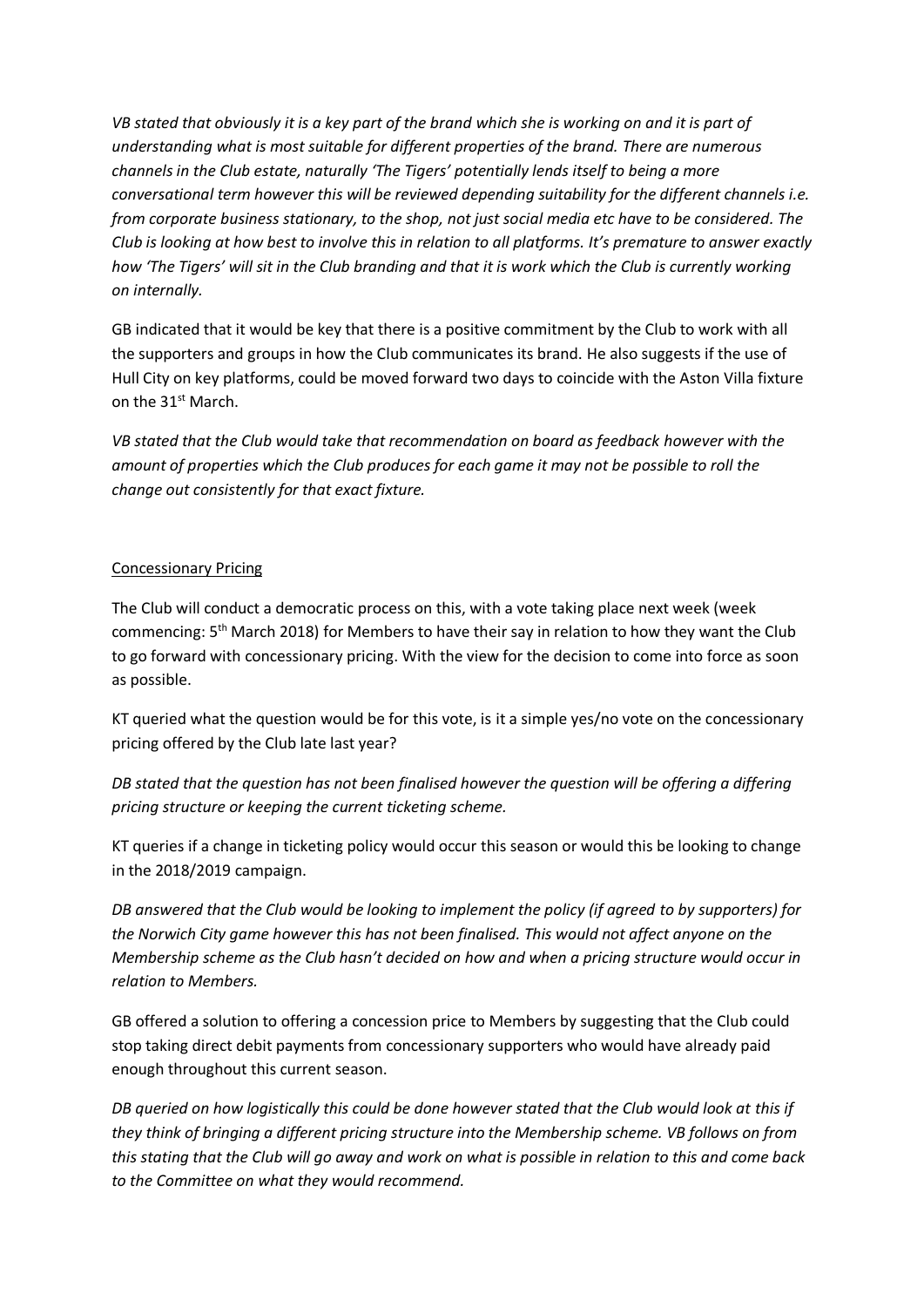RC commented that previous referendums involving supporters of the Club have been worded in such a way, that voting in one specific way, you were also voting to disapprove of the ownership of the Club. Could this be prevented in this forthcoming referendum on concessionary pricing?

*VB answered that this is a commitment from the Owners to move forward with the supporters and doesn't believe being vague in relation to the questioning, is part of the agenda on this.*

# Club Crest

The Club crest redesign process will involve supporters and this process will be communicated by the 31<sup>st</sup> March. This will inform fans how they will be consulted in relation to the crest and the timeframes involved in the process.

GB enquired what the run time was in relation to changing the crest for the 2018/2019 season.

*JC answered that the Club have accepted that the crest would not be complete in time to be available for the playing shirt in the 2018/2019 season. The playing shirt for that campaign will have the Club's current crest present.*

*VB stated that it is imperative that the Club gets the fan consultation correct in relation to the Club's crest and that they don't make similar mistakes made by other sporting teams in changing crest. The main aim of the process, is for the crest to be something that our supporters are proud of.*

KT asked if the new crest and subsequent brand guidelines could be passed to the OSC and Senior Tigers.

*JC considered if the OSC/ Senior Tigers could design something alongside a new crest which would complement a new design. VB further stated that there will be numerous touchpoints in which Supporters' groups will be involved in the process.* 

RC asked if this new crest could have the name 'Hull City' inscribed within it

*VB stated that the key components of the crest would be discussed as part of this process and fans would be consulted in relation to this.* 

# **AOB**

# Protests at the Sheffield United fixture (23rd February)

BW mentioned that Friday's protests could have been much worse and that many supporters in the South Stand were upset with what was occurring with the protesting in the North Stand.

*VB understood that, however the game was still televised and protests did occur so can still understand the owner's disappointment in relation to the game.*

RC and KL both mention that if the protest was humiliating for anyone that is was the protesters, as they felt the way it was carried out was pathetic.